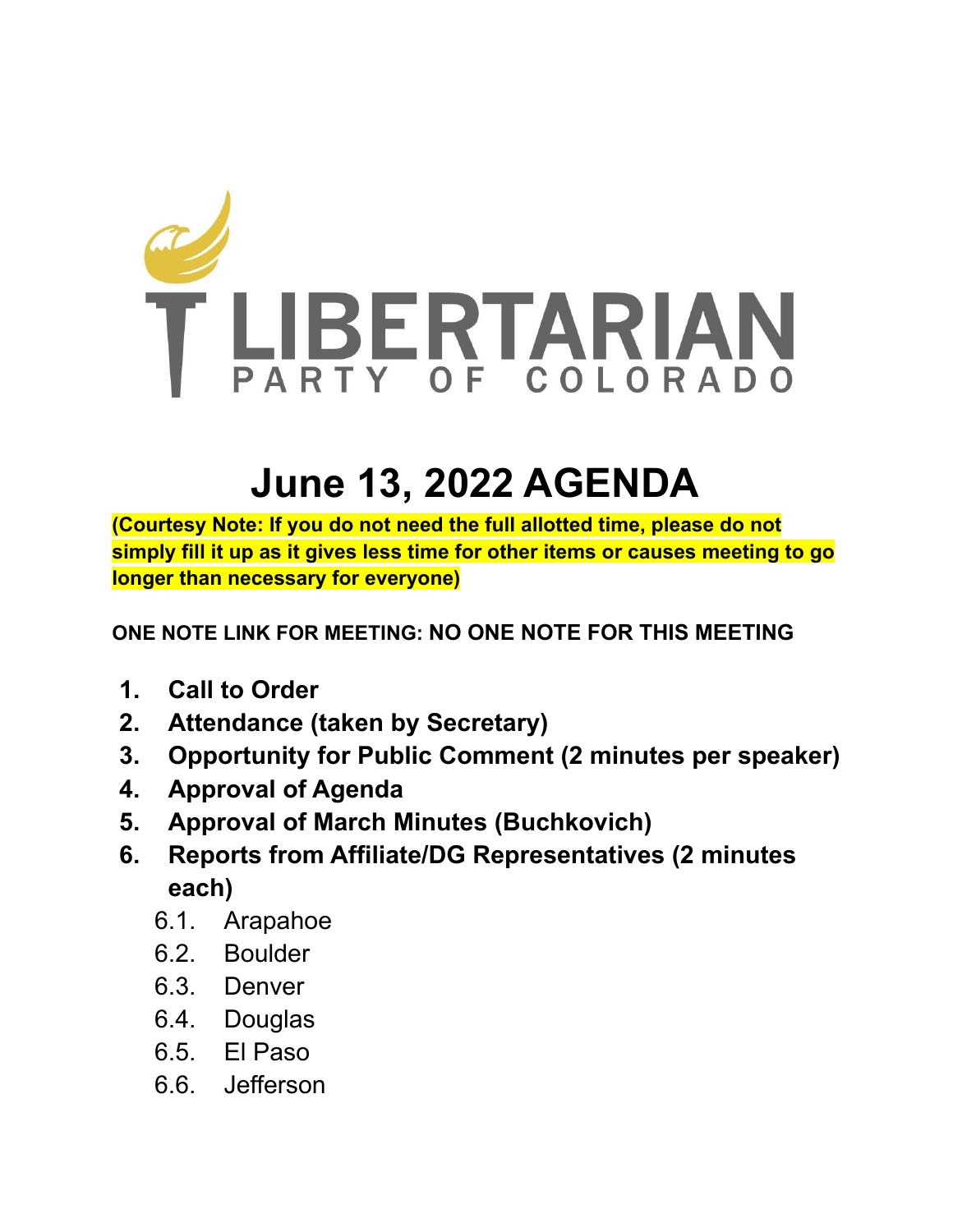- 6.7. Mesa
- 6.8. Pueblo
- 6.9. Weld

## **7. Reports from LNC Representatives (5 minutes each)**

- 7.1. LNC Secretary in Exile (Harlos)
- 8. **Reports of the Board (5 minutes each, supplements to written reports ONLY)**
	- 8.1. Chair
	- 8.2. Vice-Chair
	- 8.3. Treasurer
	- 8.4. Secretary
		- 8.4.1. Upcoming deadlines
	- 8.5. Affiliates
	- 8.6. Campaigns
	- 8.7. Communications
	- 8.8. Fundraising
	- 8.9. Legislation
	- 8.10. Membership
		- 8.10.1. Membership calls
	- 8.11. Outreach
- **9. Staff Reports (5 minutes each, supplements to written reports ONLY)**
	- 9.1. Database (Aitken)
	- 9.2. Technology (Angle)
- **10. Committee Reports Upon Request of Committee Chairs or Board as Needed (5 minutes each, supplements to written reports ONLY)**
	- 10.1. Style Committee (Seebeck)
	- 10.2. Convention Committee (Harlos)
	- 10.3. Merchandising Committee (Kane)